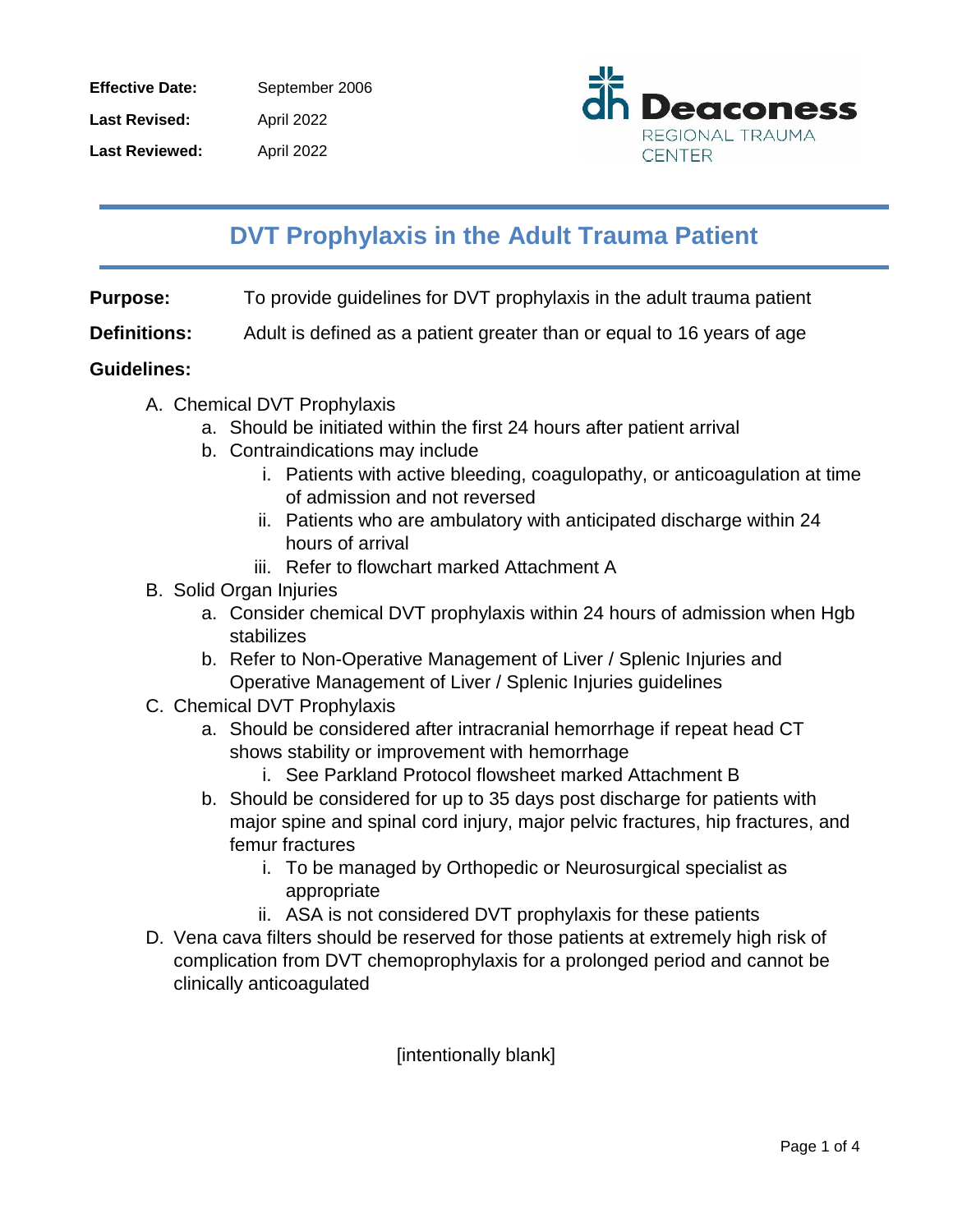## **Attachment A**



American Association for the Surgery of Trauma/American College of Surgeons-Committee on Trauma Clinical Protocol for inpatient venous thromboembolism prophylaxis after trauma. See References for additional information.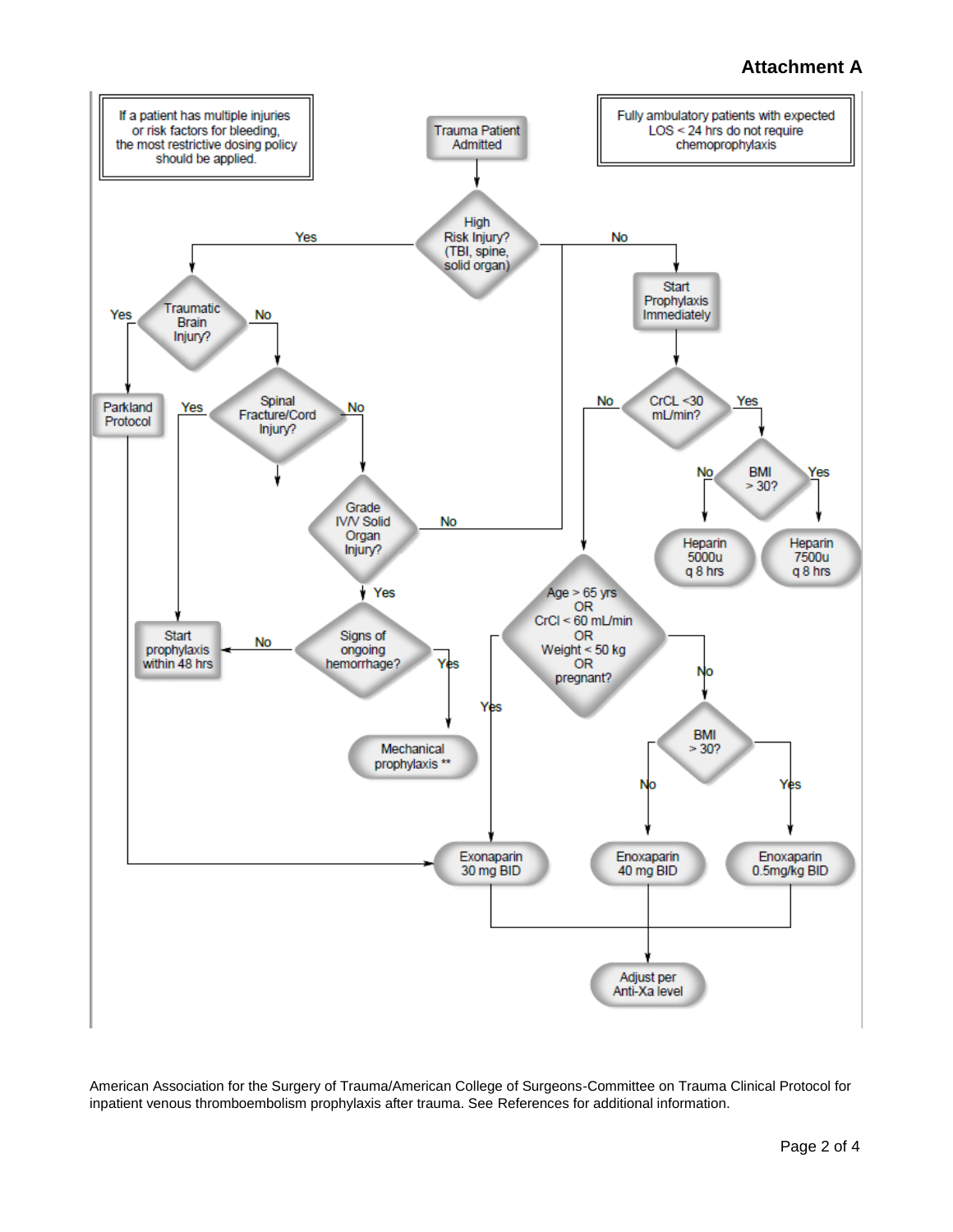## **The Parkland Protocol**



If Nsg signs off case, TS can initiate prophylactic enoxaparin. If positive for DVT/PE, consider placement of IVC filter if therapeutic anticoagulation is contraindicated.